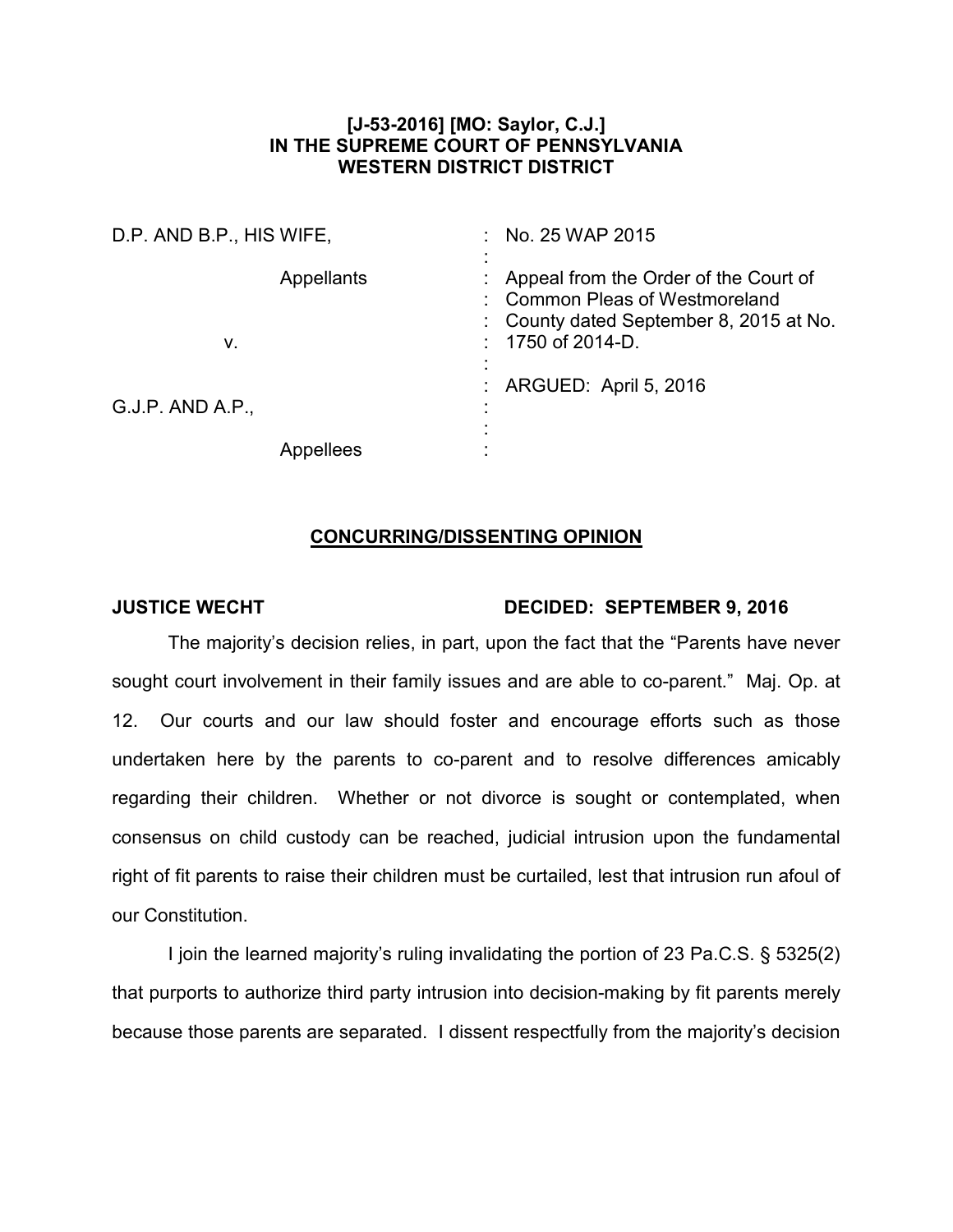to leave untroubled the remainder of that provision, which approves identical third party intrusion merely because otherwise fit parents happen to be divorced or divorcing.

The majority's distinction between separated and divorced parents permits it to distinguish Schmehl v. Wegelin, 927 A.2d 183 (Pa. 2007), without overruling it. The distinction is unconvincing. Here, the parents are separated, and agree regarding grandparent contact with the children. In Schmehl, the parents were divorced, and did not agree regarding grandparent contact. This is a thin divergence upon which to rest a differential and consequential classification of fundamental liberty interests. Suppose, for example, that the parents here did invoke court involvement, or do so next month or next year. What then? Application of the divorced/separated dichotomy becomes problematic, the distinction opaque. Every year, thousands of separated Pennsylvanians seek court intervention, whether in support, in custody, or in protection from abuse. Judicial involvement emphatically is not limited to divorcing or divorced parents. No divorce filing is required for entry into family court.

Try as I might, I cannot conclude that the statute's problem can be as neatly delimited as the Majority provides.<sup>1</sup> I find untenable and archaic Schmehl's holding that divorce, without more, suffices to permit outside intervention in the child-rearing decisions of otherwise fit parents, and its resulting decision to uphold the constutionality

 $\overline{a}$ 

<sup>1</sup> The Majority cites the sound principle that, "when confronting a constitutional flaw in a statute, we try to limit the solution to the problem." Maj. Op. at 20 (quoting Ayotte v. Planned Parenthood of Northern New England, 546 U.S. 320, 328 (2006)). Because I cannot discern a principled constitutional distinction between divorced and separated couples in the context of the right to parent (and a child's right to a parent), I must disagree with the Majority's severability analysis. Because the due process and equal protection clauses do not countenance discrimination between (or against) separated and divorced parents, the two prongs of Section 5325(2) are intertwined and inseparable. Under these circumstances, it is unlikely that the General Assembly would have intended to confer standing upon grandparents within the context of divorce while declining to do so within the context of separation. See 1 Pa.C.S. § 1925.